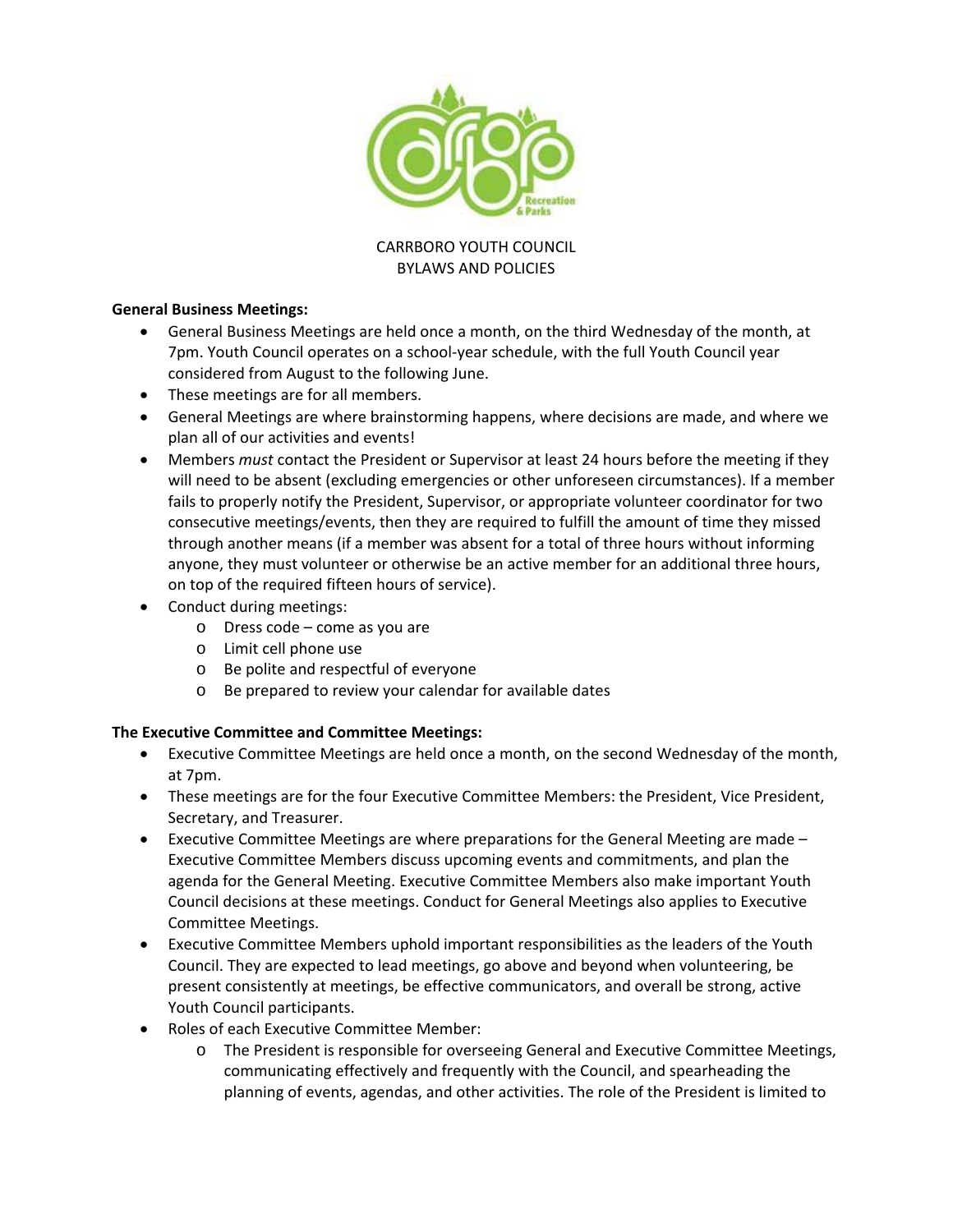high school Juniors and Seniors who have been active within the Youth Council for at least a year. The President also serves as the Youth Council representative on the Town of Carrboro Recreation Advisory Board, which meets on the first Monday of every month.

- o The Vice President is responsible for working alongside the President, making decisions, planning, and creating agendas. The Vice President is also responsible for fulfilling the role of any other Committee member in their absence. The role of the Vice President is limited to members who have been active within the Council for at least a year. The Vice President serves as the Youth Council representative on the Town of Carrboro Recreation Advisory Board in the absence of the President.
- o The Secretary is responsible for taking minutes during each monthly Executive Committee and General Meeting, along with sending those minutes to the Council through email and uploading them to the GoogleDrive within a few days of the meeting.
- o The Treasurer is responsible for assisting the supervisor in making Youth Council purchases, and reporting upcoming volunteer information to the Council during meetings.

## **Executive Committee Elections:**

- Elections for the Executive Committee occur yearly, during the second (September) meeting of the YC year.
- Elections are in-person and ballot style.
- Elected officials are tenured until the start of the next school year when elections take place in September.
- All members wishing to run must notify the supervisor no less than two weeks before the election meeting. All candidates must also submit a short paragraph describing themselves and why they would like to be an Executive Committee member, to be printed on the ballot.
- During the meeting, all candidates will read their paragraph to the group, and each member completes a ballot. Responsibilities of each committee member are also reviewed.
- There is only one elected official per position. The role of President is reserved for high school Juniors and Seniors who have been active within the Council for at least one year. Those running for Vice President must also have been active within the Council for at least one year prior to their election.
- All candidates running for office (including new members) must have been present at the first (August) meeting of the year.
- Candidates may run for as many positions as they wish, as long as they fulfill the necessary requirements of each position they are running for. If a candidate in this situation is elected to two or more positions, they are elected to the position for which they won the most votes, and their name is removed from all other ballots. If they have received the same number of votes for two or more positions, they are elected to the highest of the positions and their name is removed from all other ballots.
- Election results are released within two days of the election.
- In the case of a tie, a runoff election is held over email, with all members emailing their votes to the supervisor.
- If an Executive Committee member is not able to complete their entire one year tenure, then the runner up of that position is elected. If there is a tie for runner up position, there will be a run‐off election over email, with all members emailing their votes to the supervisor.